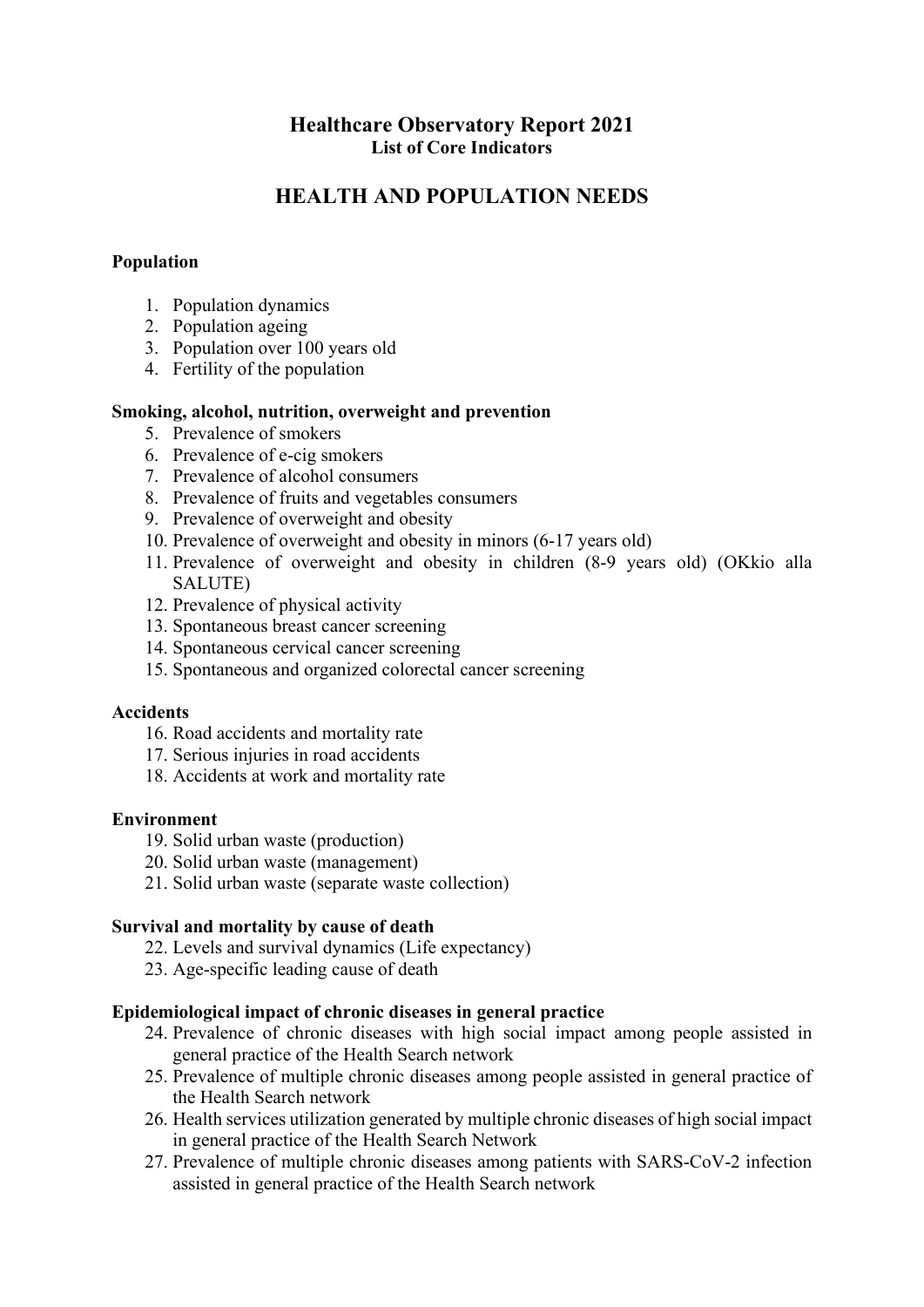28. Spending associated to health services utilization for chronic conditions in the general practice of the Health Search network

## **Cardiovascular and cerebrovascular diseases**

- 29. Hospitalization due to cardiovascular and cerebrovascular acute diseases (heart failure and atrial fibrillation)
- 30. Ischemic heart diseases and cerebrovascular diseases mortality

## **Metabolic diseases**

- 31. Hospital admission rate of patients with diabetes mellitus
- 32. Mortality rate due to diabetes mellitus
- 33. Prevalence of obesity and sedentary lifestyle in people with diabetes
- 34. Prevalence of people with diabetes by level of education

## **Infectious diseases**

- 35. Infant vaccination coverage (children under 24 months of age)
- 36. Influenza vaccination coverage
- 37. Influenza surveillance in Italy
- 38. Acute viral hepatitis

## **Disability**

- 39. People with severe and not-severe limitations in activities living in the family by gender
- 40. People with severe and not-severe limitations in activities living in the family by household typology
- 41. Perceived general and psychophysical health status in people with severe and notsevere limitations in daily activities living in the family
- 42. Use of screening test among people with severe and not-severe limitations in daily activities living in the family
- 43. People with severe and not-severe limitations in daily activities living in the family who access the flu vaccination
- 44. Waiver of health services among people with severe and not-severe limitations in daily activities living in the family
- 45. Delay of recourse to health services among people with severe and not-severe limitations in daily activities living in the family

## **Mental health**

- 46. Hospital admission rate of people with diagnosis of mental health disease
- 47. Antidepressant consumption
- 48. Hospital admission rate of people with diagnosis of psychoactive substances abuse or addiction or substance-induced psychosis
- 49. [Depressive symptoms](https://context.reverso.net/traduzione/inglese-italiano/Depressive+symptoms) rate
- 50. Mortality rate due to suicide
- 51. Mortality rate due to homicide

## **Maternal and infant health**

- 52. Percentage of people born in maternal care services and number of Neonatal Intensive Care Units
- 53. Deliveries according to the 10-Group classification system (Robson classification)
- 54. Children born by caesarean section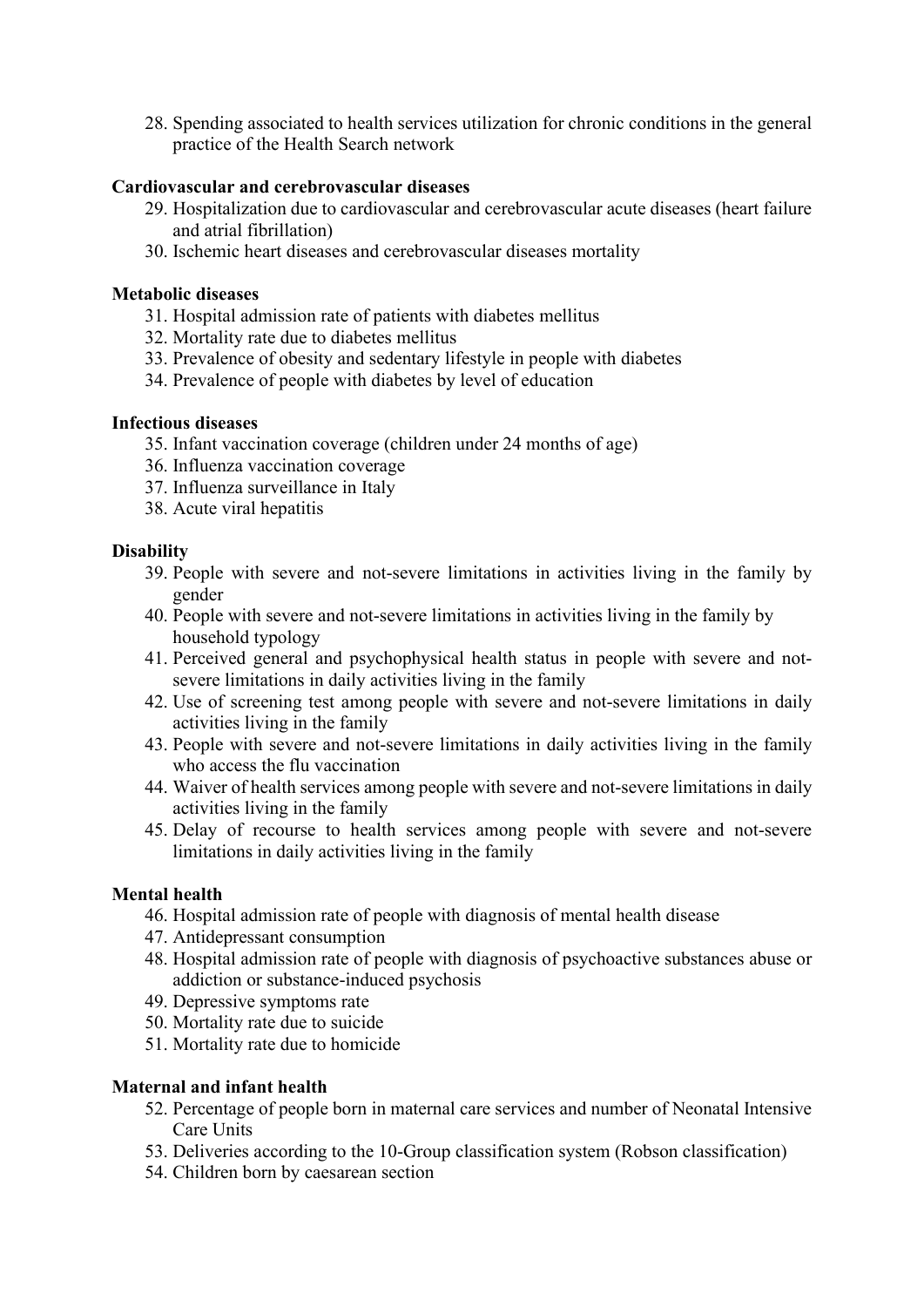- 55. Schedule of prenatal care for healthy pregnancy
- 56. Obstetric hospital admission rate
- 57. Age at childbirth
- 58. Neonatal care
- 59. Medically assisted procreation
- 60. Induced abortion
- 61. Stillbirth and [perinatal mortality](https://context.reverso.net/traduzione/inglese-italiano/perinatal+mortality)

## **Health of the foreign population**

- 62. Foreigners rate in Italy
- 63. Children born to foreign people in Italy
- 64. Hospital admission rate among foreign people in Italy
- 65. Obstetric hospital admission rate among foreign women in Italy
- 66. Induced abortion among foreign women in Italy
- 67. Age at childbirth among foreign women in Italy
- 68. Schedule of prenatal care for healthy pregnancy among foreign women in Italy
- 69. Neonatal care of children born to foreign mother in Italy
- 70. Tuberculosis among foreign people in Italy
- 71. Specific leading cause of death of foreign people in Italy

## **REGIONAL HEALTH SYSTEMS AND QUALITY OF SERVICES**

## **Economic and financial system**

- 72. Public health care expenditure of Gross Domestic Product
- 73. Public and private health care expenditure per capita
- 74. Public health deficit and surplus per capita

## **Institutional and organizational system**

- 75. National Health Service staff expenditure
- 76. Age structure of National Health Service personnel
- 77. Turnover balance
- 78. Medical and nursing staff of National Health Service
- 79. Anesthetist and resuscitator staff of the National Health Service by number of Intensive Care Unit beds

## **Territorial care**

- 80. Integrated home health care
- 81. Social-sanitary residential beds for people with disabilities and elderly people
- 82. Elderly people with disabilities in residential structures
- 83. Potentially avoidable hospitalization rate for asthma in minors
- 84. Potentially avoidable hospitalization rate for gastroenteritis in minors
- 85. Summary index of potentially avoidable hospitalization
- 86. First visits and follow-up visits

## **Pharmaceutical health care**

- 87. Medicine's consumption covered by the National Health Service
- 88. Pharmaceutical expenditure per capita covered by National Health Service